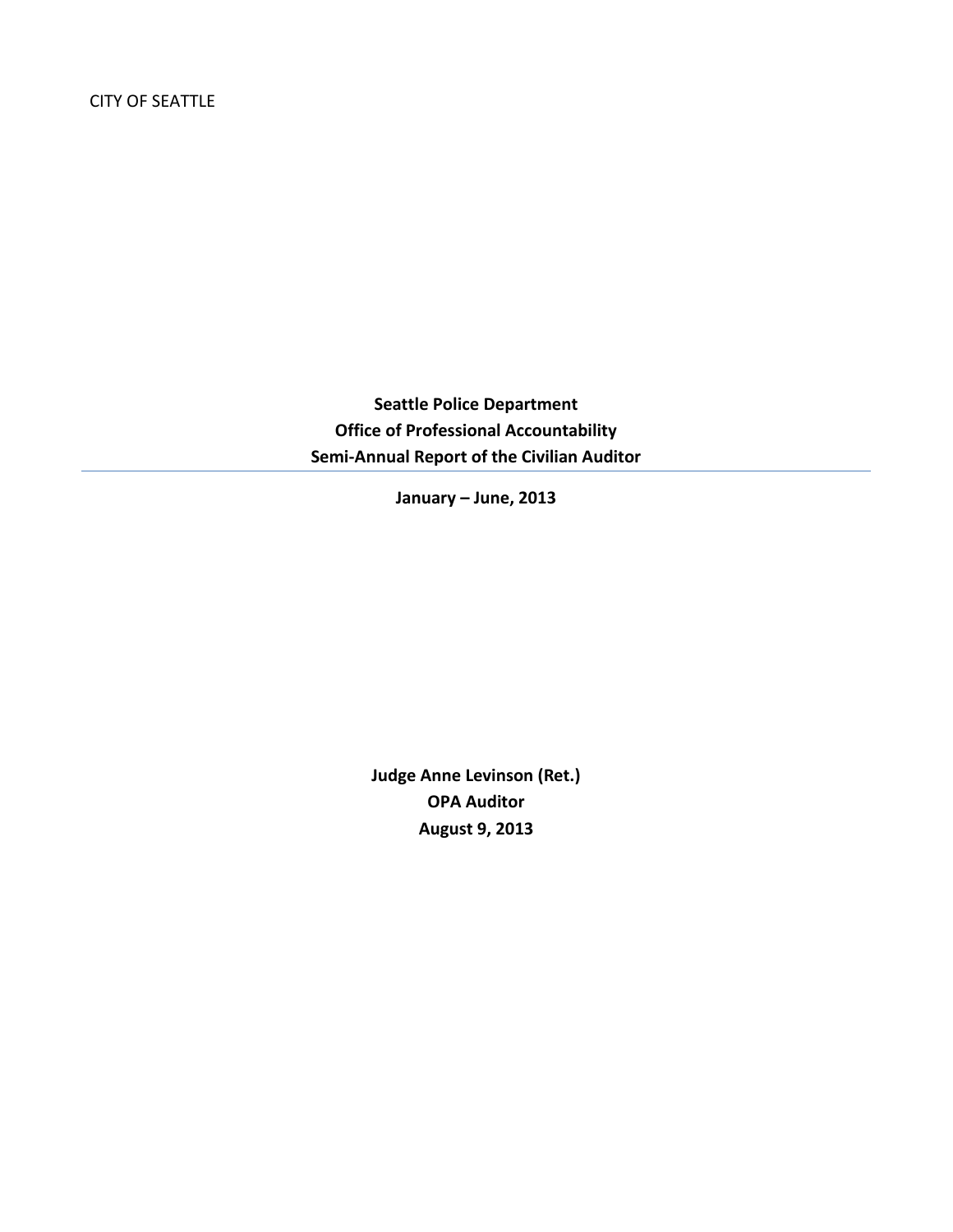## **Introduction**

The Seattle Police Department's ("SPD" or "Department") Office of Professional Accountability (OPA) is responsible for receiving and investigating all complaints of possible misconduct by SPD employees. It is comprised of a Captain, Lieutenant, Sergeants, civilian administrative staff and a civilian Director. The civilian Auditor for OPA is a former judge or an attorney who provides outside oversight to ensure all complaints and investigations are handled in a fair, thorough, and objective manner. Based on the complaints received and the results of the investigations conducted, the OPA Auditor also makes recommendations for changes to policies, systems and training that will help improve effectiveness, professionalism and accountability.

The OPA Auditor is required by City ordinance to issue a public report twice each year, detailing the number of complaints and investigations reviewed; those investigations where she requested additional investigatory work be conducted; her requests for reclassifications of complaints ("classification" refers to the determination as to whether a complaint will be referred to a supervisor or investigated); issues noted as a result of her reviews; recommendations for training, policy or procedural changes; any findings from audits of OPA records for other purposes; and any other activities.<sup>1</sup>

# **Policy, Procedure and Training Recommendations**

In my last report I summarized the recommendations to improve policies, training, tactics, hiring and systems I had made since my tenure began in the third quarter of 2010, noting that the Department was beginning to implement protocols to assess and track the progress of recommendations, establish clear responsibility for timely implementation, with increased collaboration across the various divisions of the Department, and input from the rank and file. Progress is being made on several fronts, including changes to a number of policies and a range of trainings. For those recommendations not yet implemented, the Professional Standards Bureau will remain responsible for providing regular updates to the Chief and meeting regularly with the OPA Director and Auditor.

Because the Department has so many reforms already underway based on existing Auditor recommendations, requirements stemming from the Settlement Agreement with the Department of Justice overseen by the Federal Court's appointed Monitor, the related Memorandum of Understanding (MOU) and the work of Community Police Commission, my intention is to keep additional recommendations to a minimum to help enable the most expeditious implementation of those reforms already underway.

 $<sup>1</sup>$  See SMC 3.28.850 et seq.</sup>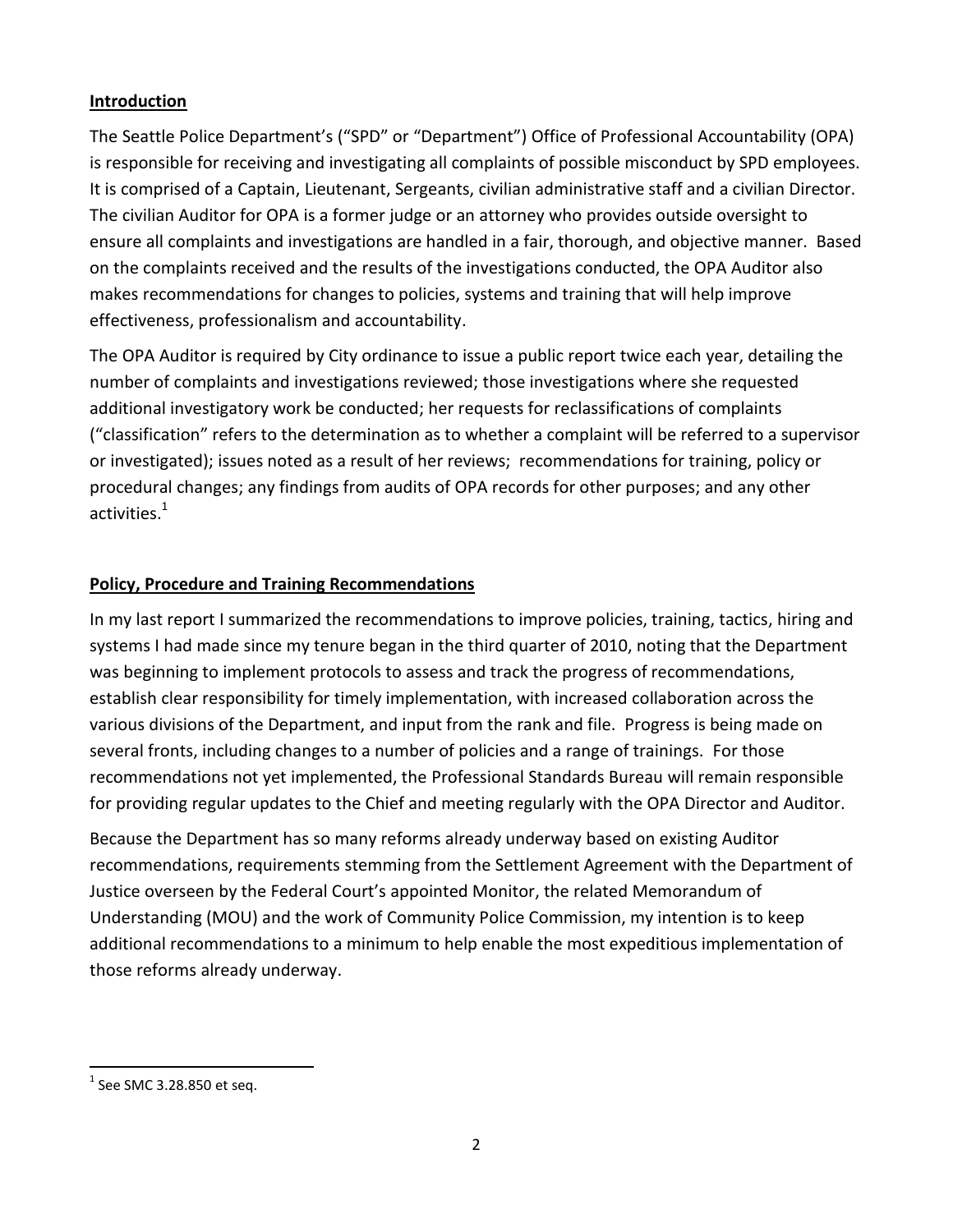Policy, system and training recommendations for this reporting period:

- 1. The City, through its Law Department, should assess whether there are additional options (such not supporting an application for LEOSA privileges<sup>2</sup>, holding back salary, accumulated sick leave or pension) to help ensure accountability when an officer chooses to retire or resign rather than be subject to discipline and/or offer testimonial evidence in an administrative investigation. Officers retiring when there is an allegation of misconduct is not unique to Seattle (or to Washington State) and is particularly important for those cases that are declined for criminal prosecution or do not result in a conviction, but where the allegation was, or might have been, sustained under the preponderance standard used for administrative proceedings.
- 2. The City's recently-appointed Gender Pay Task Force that is developing short-term and longterm strategies to address gender-pay inequities should include in its review of gender pay disparity the possible unintended consequences for local jurisdictions of federal, state or local law requiring the use of Veterans' Preference Points in hiring and promotional opportunities, particularly in regard to SPD's female and LGBT applicants and employees.<sup>3</sup> While the City cannot (and may not wish to) change these laws, it may be able to create ways to balance out any inequities that may have resulted from the laws for SPD and/or other City agencies. This is likely an issue for other local governments as well.
- 3. SPD should ensure that there is good understanding of the procedures to be used for reporting Use of Force when there is an indication of potential criminal conduct by an officer in the force used. The "Garrity" protection afforded an officer with regard to selfincrimination was misunderstood in a case during this reporting period where the force might possibly have been criminally charged as assault. Some in the chain of command were unclear as to the obligation to conduct a timely and thorough review, as is required under policy for the reporting of Use of Force.
- 4. There is continued need for training (now being done) in how to communicate tactical decisions and primary officer authority when multiple officers are involved at a scene.
- 5. There is continued need for emphasis on thorough report writing and rigorous review to ensure General Offense Reports, Use of Force Reports and other documentation accurately

 $\overline{a}$  $^2$  The Law Enforcement Officers Safety Act (LEOSA) authorizes qualified retired law enforcement officers to carry a concealed firearm under certain conditions. See 18 U.S.C. 926(B)&(C). The retired officer has to obtain documentation from the law enforcement agency from which he or she retired that states he or she was retired in good standing for service or physical disability. See RCW 9.41.060.

 $3$  This recommendation arose from observation of the limited number of women on the list for SPD promotional exams and the rankings for those who did take the exam, where the final order can be impacted by the inclusion of Veteran's Preference Points equivalent to 5% of the candidate's total exam score, as required by RCW 41.04.010.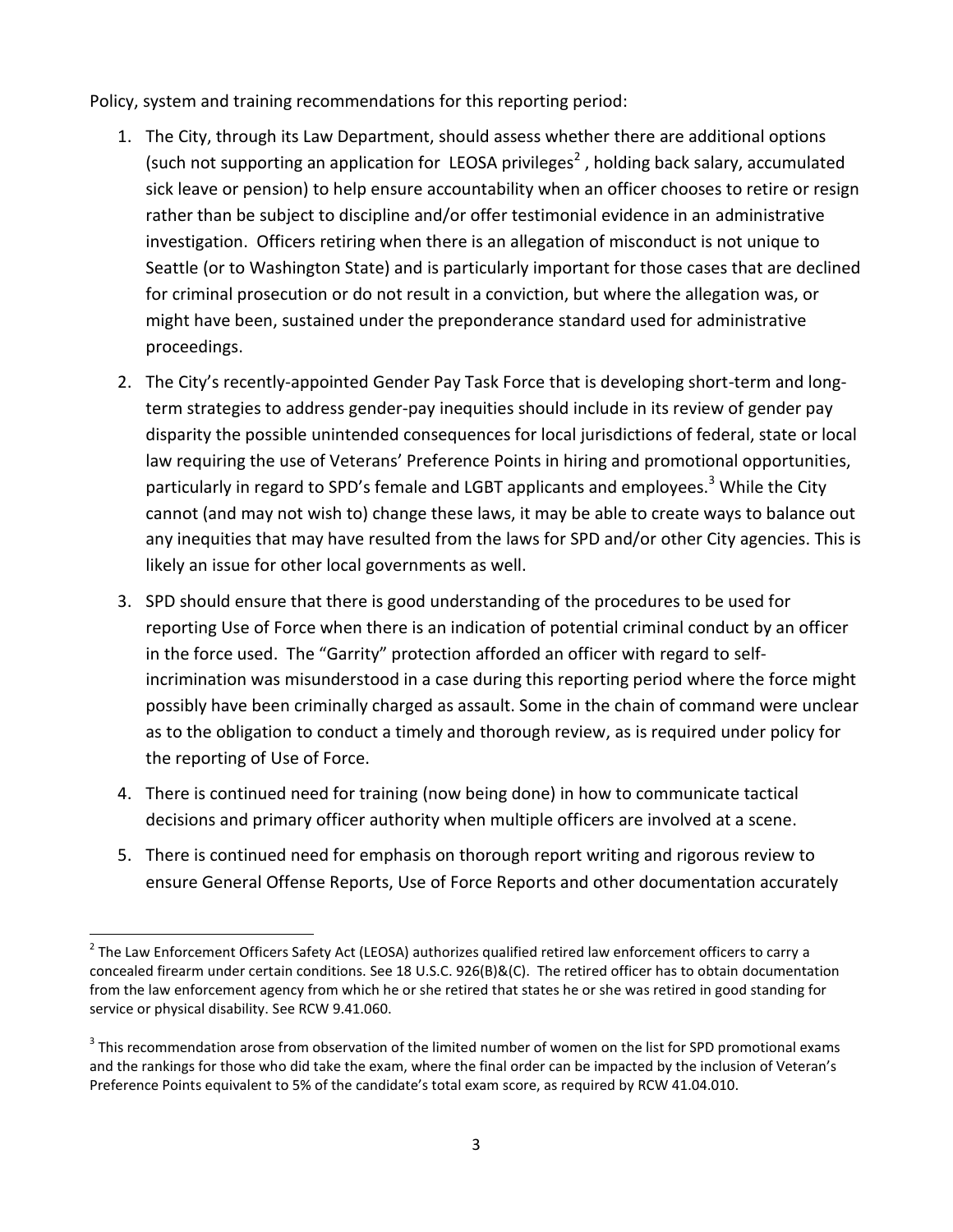capture the totality of the incident, the role of each officer, the tactical actions taken, and the reasons for them.<sup>4</sup>

- 6. SPD should revise its Listen and Explain with Equity and Dignity (LEED) training, to ensure it addresses the priorities laid out in the federal grant proposal initially submitted to fund the training and consider renewing its partnership with the King County Sheriff's Department to conduct joint training. <sup>5</sup>
- 7. To help eliminate any appearance of retaliation when an OPA Complainant also has pending criminal charges, OPA policy should clearly state that 1) although there often needs to be communication with prosecutors to ensure their timely review of cases for possible filing of criminal charges, there should be *no* communication between OPA and prosecutors with regard to the prosecutorial decision *as to whether charges should be filed*; and 2) OPA investigators always identify themselves as with OPA when interacting with others in the criminal justice system. As well, OPA should put in place a protocol for handling investigations for cases where an allegation of retaliation or any other allegation is made against OPA staff.
- 8. SPD's policy with regard to derogatory language [5.001(VII.)(6)] should be modified to cover all members of the public. The policy approach of listing protected classes is not sufficiently inclusive (e.g., gender is not listed).
- 9. SPD's procedure regarding conducting sexual assault investigations [Procedures and Tactics 026] should be edited to make clear that the preferred practice of limiting initial inquiry questions to those needed to determine whether a crime was committed, and that no inquiry should be made about the sexual history of the victim, is the standard for interviewing witnesses as well victims. This is the intent of the procedure, but it is not clearly written.
- 10. There is continued need to address systemic improvement in management of and policies for Secondary Employment (as noted in several prior reports). Issues during this reporting period included an officer who has an investment in and manages a private security company, an officer who has a financial interest in a private investigation business owned by a spouse, and

 $\overline{a}$  $^4$  I have noted in some recent cases a significant improvement in the General Offense Reports and Use of Force Reports, as well as in the thoroughness of the initial review of force by the supervisor and by the Use of Force Review Board, addressing concerns raised in prior reports.

<sup>&</sup>lt;sup>5</sup> This recommendation arose from my observation of SPD's in-service LEED training. This training had been committed to by the Department in 2011 in response to recommendations arising from the trending escalation of minor incidents. It was promoted as a collaborative effort with King County, and was to be premised on the tenets of procedural justice. Although the City and County had initially begun a collaborative process to get a federal grant to fund the training, at some point SPD discontinued the partnership and assigned training staff unfamiliar with the LEED proposal or its grounding in procedural justice principals to develop SPD's new training. It is unclear, given the importance of this training, why SPD did not use a jointly developed curriculum derived from the funding proposal, based on research and best practices, and instead assigned a trainer without expertise in the field to develop the training from scratch, with no information provided to him about the original proposal and rationale for the training.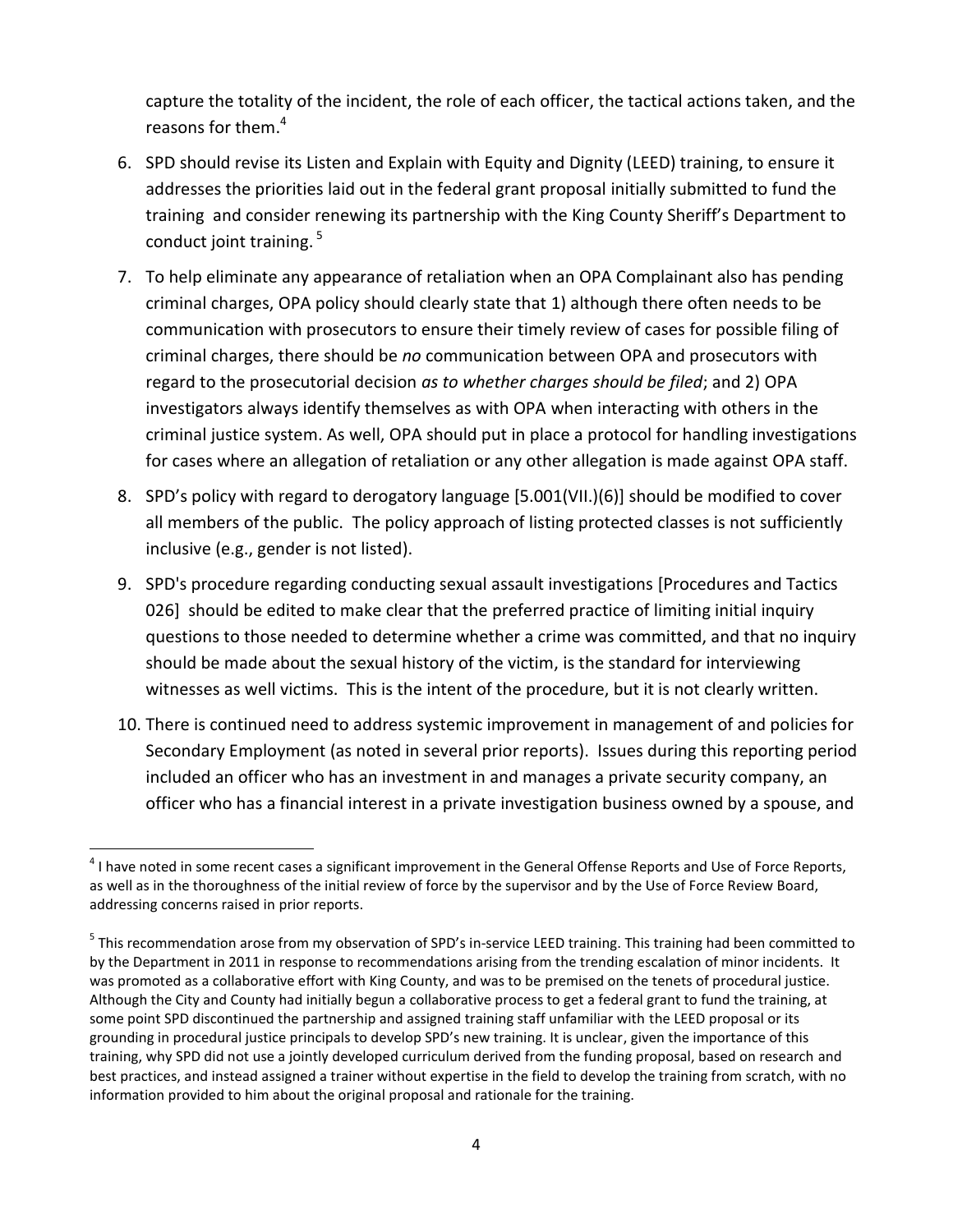the use of SPD vehicles, without approval, for overtime work coordinated by a private company.

11. Training for sergeants and other supervisors should include best practices for documenting any coaching, counseling or training of their employees so that there is an accurate record of work performance issues. In particular, when counseling is given that does not rise to the level of discipline, without record of it, other supervisors are not aware it has occurred; addressing ongoing problems is more difficult without accurate documentation.<sup>6</sup>

Additionally, OPA made the following recommendations in the Director's individual case certifications or in proposed disposition memos at the conclusion of investigations conducted during this reporting period, for which the Department will ensure there is follow-through by the relevant SPD personnel:

- 12. Use a roll call training to review with officers which officer is responsible for ensuring the safekeeping of property when multiple officers are involved in a call.
- 13. Include employees assigned as "Precinct Clerks" in Crisis Intervention training so they can learn how best to communicate and interact with members of the public with mental health issues who ask for assistance at Precincts.
- 14. Ensure that Traffic Staffing Sheets and similar documents provide an accurate accounting as to the identity and assignment of all officers, whether on or off-duty, working at any given event or location (including last minute substitutions) as a way to improve accountability by minimizing the number of complaints that are unable to be resolved because the Complainant did not know the officer's name or have a specific description that could help identify the officer.
- 15. As recommended by SPD Audit staff, strengthen the administrative management of property within the mountain bike program by having purchases delivered to the Quartermaster Unit for inventory control tags and entering into a database rather than directly to Precincts, having the Quartermaster also process all items that are taken out of service, having newly assigned officers to the unit purchase their uniform items with a one-time reimbursement similar to Motorcycles and Harbor personnel, having one central Lieutenant (or higher) assigned to develop a common policy and also coordinate the Department-wide inventory control, equipment purchase, maintenance and training for all of the bike squads (similar to the fleet control analyst position for vehicles).
- 16. Conduct an audit to ensure there are appropriate safeguards and documentation requirements for Vice Unit expenditure vouchers for such items as food and drink, as well as for use of personal or Departmental credit cards.

 $^6$  It appears from the announcement of the Sergeants' training curriculum released after the drafting of this report that this topic will be covered in the new training. Absent from the announced subject list for the new training, however, were reviewing Use of Force and Search & Seizure, along with accurate and thorough report writing, each of which I have recommended in prior reports as priorities for first-line supervisor training.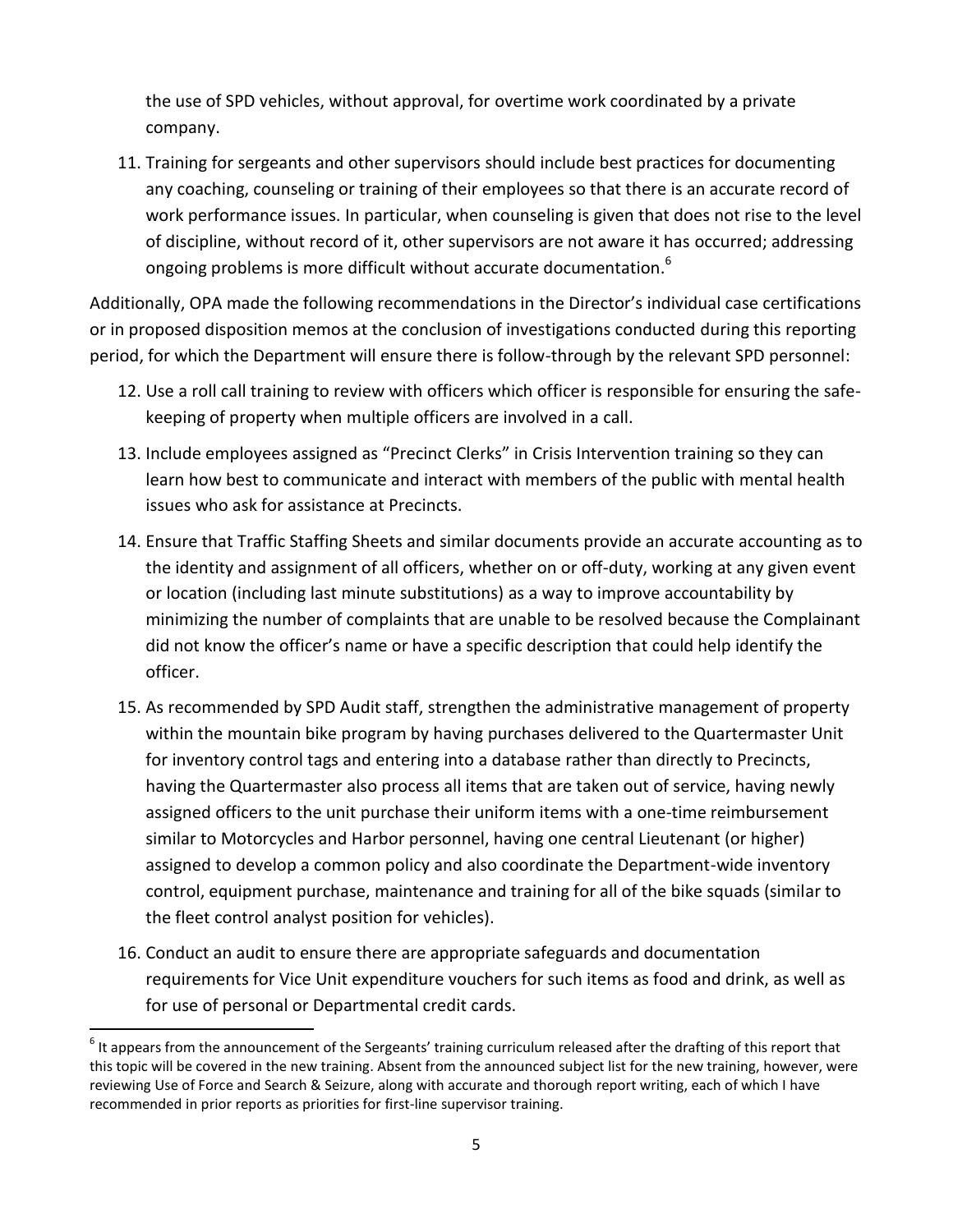- 17. Review policy and practices regarding placing employees on Mandatory Sick Leave Reporting, to determine how often Sick Leave Reporting orders should be regularly reviewed by a supervisor for proper documentation and to evaluate if mandatory reporting should be continued or ended.
- 18. Enhance officer safety as well as accountability by ensuring each Precinct's lobby and parking lot video cameras also record and retain video.
- 19. Include taxi companies and parking lot owners in any community outreach conducted, based on a case where employees may have been directed by their supervisors and/or business owners not to participate in any OPA investigation (presumably for fear of retaliation or other negative response by SPD).

#### **Complaint Review**

Each week the OPA Director and Auditor review all new complaints, determining whether each complaint should be investigated, handled by a supervisor, can be resolved without referral, or might instead be successfully mediated.

In the period covered by this report, the OPA Director and I reviewed 228 new complaints alleging misconduct. We agreed with the initial classifications recommended by OPA staff for all but 11, upgrading two from administrative to criminal, eight from Supervisor Action to Investigation and downgrading one from Investigation to Supervisor Action. The final classification results were 83 classified for Investigation and 145 classified as Supervisor Action. Sixteen cases were recommended for mediation. We also reviewed 332 inquiries that had been entered by staff into the OPA "contact log." These are requests for information or assistance, which we review to ensure none involve possible misconduct or warrant additional follow up.

When reviewing the initial complaints, the Auditor and Director also review the preliminary investigations done during the intake process to see if other allegations should be included, even though the person filing the complaint did not specifically raise that concern. For example, the Complainant may raise the concern that force was used when the officer interacted with him, but the initial case information may also indicate that the officer did not articulate reasonable suspicion for the underlying stop. Or the intake could preliminarily indicate that the incident reports did not match what the In-Car Video (ICV) showed, such that allegations related to thoroughness and accuracy of reporting by the officers and screening of the arrest by the supervising Sergeant should be added in order to make sure that the investigation covers those elements of performance as well. Because the collective bargaining agreement requires allegations be identified within 30 days of the complaint being filed, where there is information indicating a possible violation of policy or law, the allegation must be added, whether or not it is later borne out by the full investigation.

During this reporting period, we added 33 allegations, including bias, Use of Force, failure to use ICV, discretion, thoroughness of reporting, property damage, showing a badge while drinking alcohol,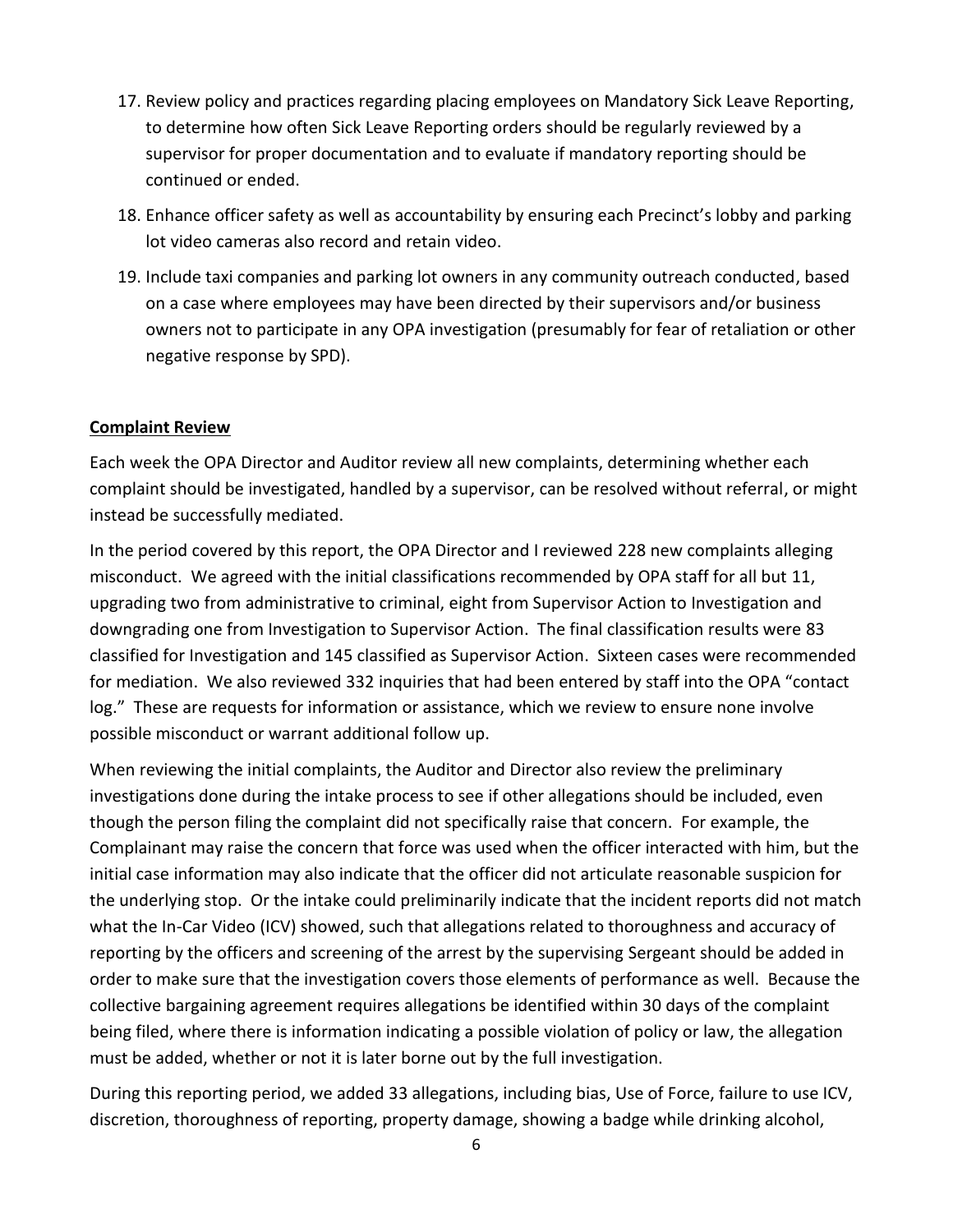courtesy, honesty, failure to report misconduct, retaliation, search, profanity, derogatory language, failure to report a suspended license, and failure to report Use of Force. We also removed three allegations, two where it was determined those two officers did not conduct the search at issue and one where the allegation suggested by staff did not warrant further action.

I reviewed the quarterly reports of alleged misconduct being prosecuted criminally or considered for prosecution and reviewed 158 complaints that had been referred for Supervisor Action (SA). SA's are complaints often involving perceived rudeness or minor concerns that are best addressed by the employee's supervisor rather than requiring an investigation. The supervisor may be directed by OPA to contact the Complainant, meet with the employee, offer a roll call training if the concern is relevant for others, and so forth. The actions taken by the supervisor are to be documented and returned to OPA within 30 days. Most conducted during this period were well done and timely, but there continues to be a pattern of lack of timeliness by some particular supervisors that the new OPA Director will need to address. Understandably, the unions and employees would prefer more cases are referred to supervisors for handing rather than result in full investigations, but that approach can only be effective when supervisors are accountable for ensuring responsiveness and follow through.

For the same reason, I also conducted an audit of the Training Referrals that were ordered by OPA in cases arising from complaints filed in 2012. Training Referrals are made at the conclusion of an investigation where the employee was found not to have violated policy, or the violation was minor and further training or mentoring is deemed more appropriate and helpful than discipline. Of the 40 Training Referrals reviewed, less than half met the 30-day deadline. As with requests for Supervisor Action in lieu of investigation, and with other systemic recommendations made at the conclusion of investigations, OPA needs a more robust and automated system to ensure timely and substantive follow through.

#### **Investigation Review**

The OPA Auditor reviews all investigations conducted by OPA before they are closed to make sure they are thorough, objective, and utilize best investigatory practices. This includes review of the intake, investigation, case summary and findings proposed by OPA. The Auditor can request or direct that additional investigation be conducted, which can include obtaining additional evidence, interviewing additional witnesses or re-interviewing witnesses to ask additional questions or follow up on particular answers. During this reporting period I reviewed 90 investigations.

Most OPA investigations during this period were very well done. The investigators were impartial, respectful of all Complainants, thorough and diligent. I would still like to see more detailed investigative plans done for those cases that are more complicated, to ensure that there is clarity at the front end about what questions need to be answered for each allegation. Also helpful would be a protocol for immediate review of intake, particularly in regard to the time-sensitivity of any perishable evidence, if a case is transferred from the Sergeant who did the intake to a different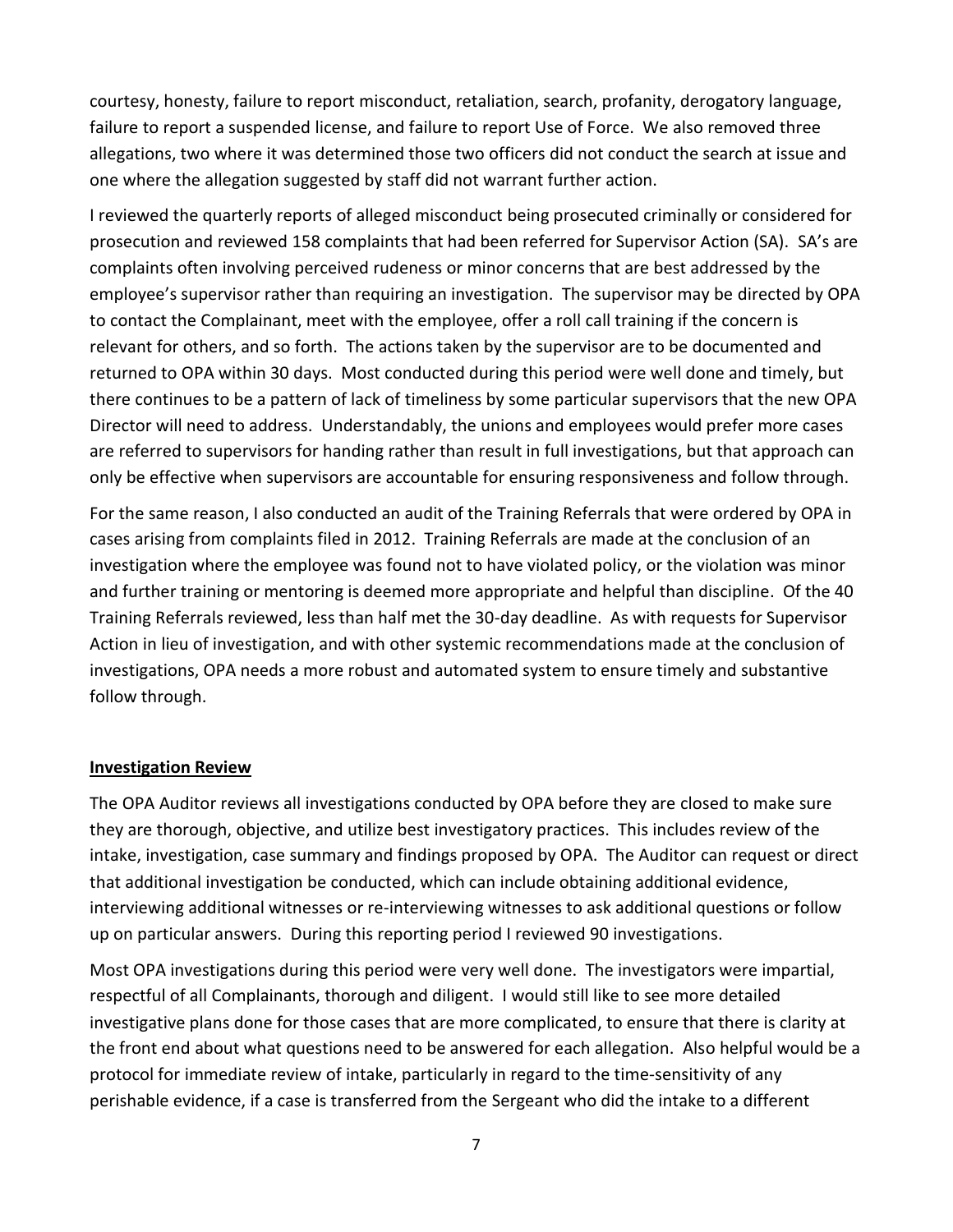investigating Sergeant. For example, if the intake Sergeant did not determine if there was premises video available, that step should be prioritized, given the likelihood it may be recorded over if not immediately obtained. Either the intake Sergeant or the Lieutenant doing the intake review should be flagging that directly for the investigative Sergeant, who otherwise may simply receive the file and not begin his or her work on it until his or her other cases are completed. Lastly, another practice I have recommended in previous reports of always offering Complainants and witnesses in cases classified for investigation the opportunity for in-person interviews, where that can occur in a timely fashion, still needs to be fully implemented.

Although all contractual timelines were met during this reporting period, and there are often competing workload demands, I would still like to see OPA adopt strategies to enhance timeliness of investigative review once the investigator's work has concluded, so as to be most responsive to both the Complainant and the employee.

Below are those investigations for which I either asked for additional investigation, made suggestions for improving future investigations or I disagreed with the findings, and some cases that help highlight one of the policy or training recommendations noted above.<sup>7</sup>

## Criminal Investigations

 $\ddot{\phantom{a}}$ 

Three cases during this period again highlighted the challenges created where cases are referred for criminal investigation and the possible filing of criminal charges, with OPA not conducting the administrative investigation until that process is concluded. In two investigations, the delay was caused by the criminal investigation and in one case significant delay was caused by the several months taken for a filing decision by the City Attorney. In the first two, this severely limited the available time to conduct a thorough investigation and review in order to meet the contractual time limit of 180 days, beyond which time discipline can no longer be imposed. In all cases, these delays can also result in less reliable memories and other potential loss of evidence.

Allegations of excessive force and failure to report Use of Force were at the heart of a case where officers were investigating a possible shooting incident involving an air-soft gun and a nine-year old victim. The primary officer soon located the suspect vehicle near some basketball courts. As he was interviewing the owner of the vehicle, the named officer arrived as a back-up officer. A crowd of approximately 20 to 30 young males, including the subject, started to gather near the officers and became verbally aggressive toward them. The subject allegedly became verbally confrontational with the named officer. After being taunted about what would happen if he were not wearing a police badge and uniform, the officer threw down his badge and police baseball cap and challenged the subject to a fight. During the heated exchange, the officer believed the subject intentionally spit on him.

 $^7$  There were additional cases that provided the basis for some of the policy recommendations above, but where a description of the facts was not needed to further explain a recommendation, in the interest of report length, I did not further describe them below.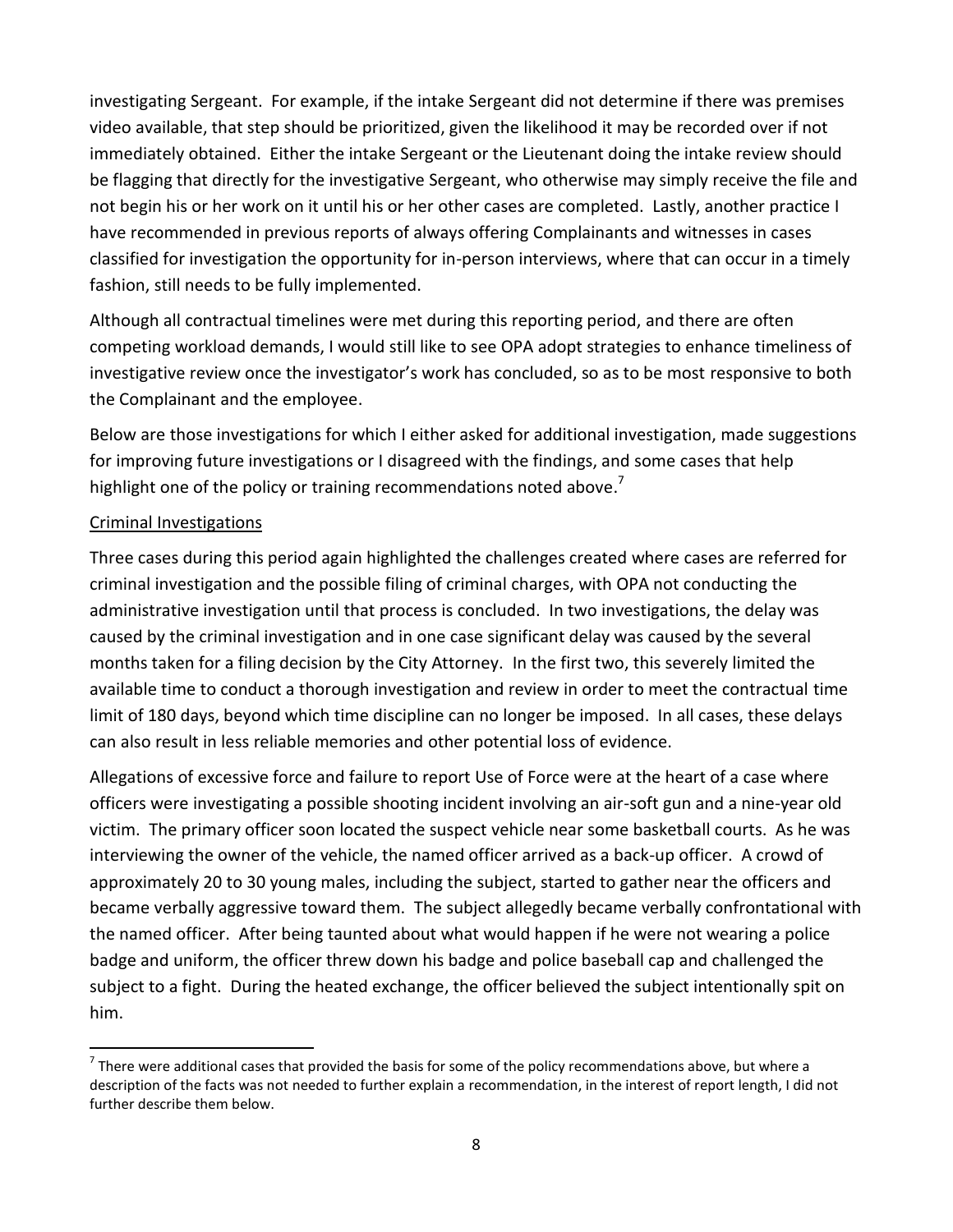The officer allegedly assaulted the subject by pushing him several times, exchanged "fighting words," used profanity and then grabbed his hair and pushed his head toward the patrol car as another officer was placing the subject in handcuffs. At the Precinct, the officer was then captured on video making menacing gestures to the subject as he sat in the holding cell with his hands handcuffed behind his back.

The OPA investigator did a very thorough and objective job addressing these allegations. I was concerned, however, that the direction the investigator had been given for the initial investigative plan did not also address possible issues of policy violations by supervisors, including whether: the Use of Force was fully documented and reported; the named officer was admonished to stay away from the subject or was instead allowed to enter the holding cell; the named officer was separated out of hearing range from the subject when the supervisor interviewed him (to avoid tainting the officer's statement); the arrest was screened on site; there was confusion as to whether the subject was being arrested for assault on an officer or obstruction; supervisors had ensured that officers with an obligation to intervene on site and/or an obligation to report force did so; and any required hazard and bodily fluids reporting was done. Interviews with the Captain and Assistant Chief were not part of the approved investigative plan and should have been. I requested that the Captain and the Assistant Chief both be interviewed, and then asked that the Captain be re-interviewed when his initial interview did not sufficiently address the array of issues that needed to be addressed or follow up on inconsistencies in the original answers.

Based on the testimonial, documentary and video evidence, I agreed with the finding of Sustained for all of the allegations against the named officer. I would also have Sustained allegations of failure to report Use of Force for the Captain and the Assistant Chief. The determination was made that since the Assistant Chief was the highest ranking employee responsible, the responsibility was his, so he was named, with a finding of Training Referral for the failure to report Use of Force. I also would have directed that the current Precinct commander listen to the interviews of the other involved officers to ensure he is fully aware of their concerns and perspectives about interacting with youth in the area and that he then provides those officers additional supervisory expectations and coaching.

As noted in the policy and training recommendations above, this case highlighted that there was some confusion as to the required actions to be taken in reporting Use of Force when the force used appears to implicate criminal conduct and/or possible violations of policy.

In a case where the initial allegation had been forwarded to OPA by an SPD employee who had been told by someone at a holiday party that an officer was known to frequent bars and "hit on" women, the Director and I recommended that the case be referred for criminal investigation even though the allegations were very vague and the initial intake seemed to indicate it was probably just chatter or rumor. OPA referred the case to the Sexual Assault Unit (SAU), which attempted to investigate but was unable to get the alleged victim to make a statement. SAU returned the case to OPA. The OPA investigator, after several attempts, was able to contact the victim directly and take a statement. Based on her statement, the case was returned to SAU to proceed with the criminal investigation.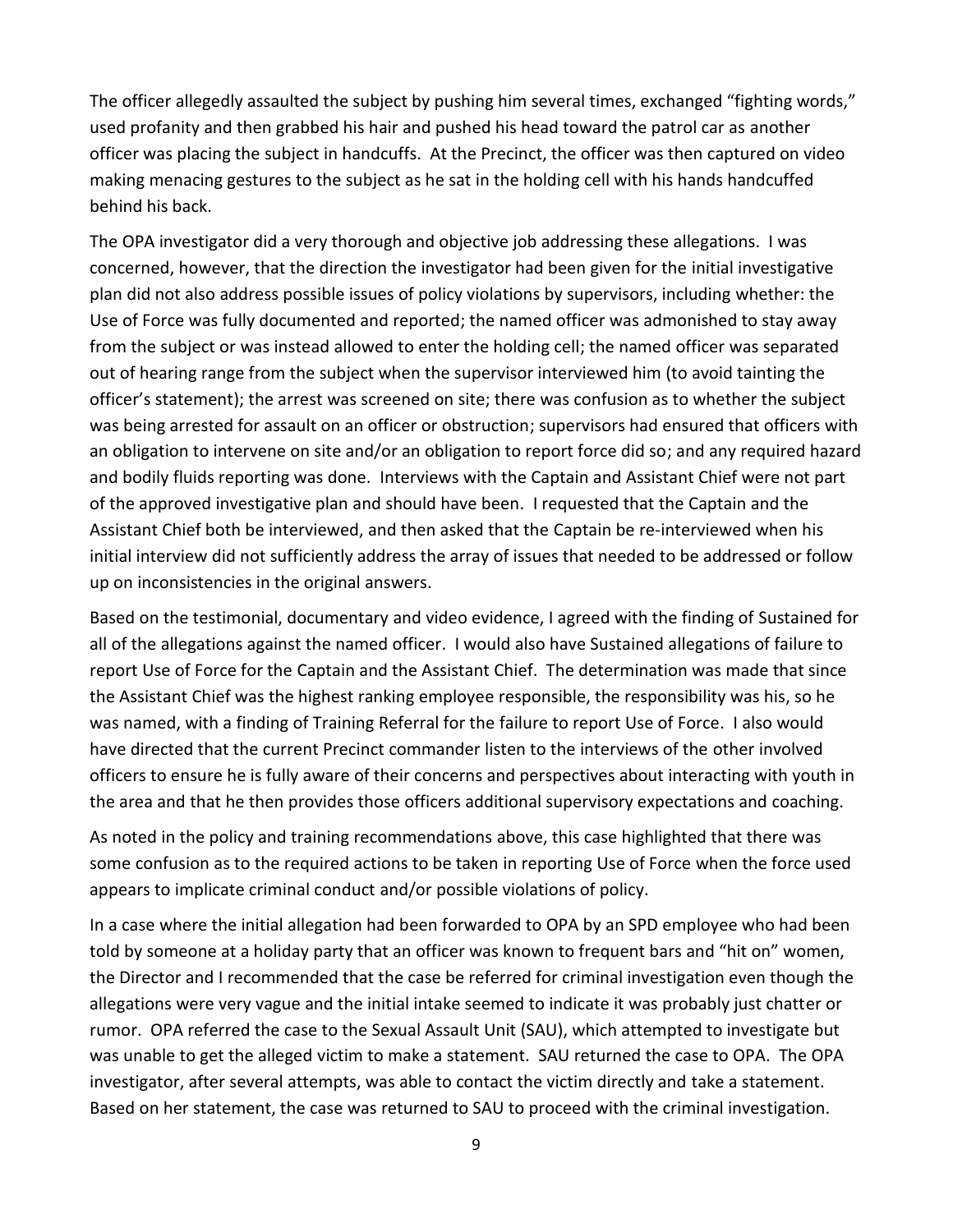They interviewed her and interviewed several witnesses. The named officer exercised his Constitutional right to refuse to be interviewed. The case was submitted to the King County Prosecutor's Office, and they declined to file charges due to concerns about lack of physical evidence, the fact that the victim had not come forward earlier and other possible proof problems. By the time the case was referred back to OPA, only weeks remained for the administrative investigation to be concluded.

The allegations included not only possible sexual assault, but also discretion (the frequency and duration of his on-duty time visiting bars for "bar checks") and appearance of conflict of interest. After reviewing the file, I asked that an additional civilian witness and the named officer's supervising Lieutenant be interviewed and that documentation be added to note that criminal histories in the file had been run by the detective conducting the criminal investigation, not by OPA.

This case also highlighted a policy issue included in the recommendations above. During the criminal investigation the named officer announced his retirement, which meant discipline could not be imposed. To its credit, SPD policy is always to conclude the investigation regardless of the officer's retirement and when called for to prohibit the officer from have the opportunity to work under "extended authority" as a retired officer, and where a decision to terminate is made, to ask the State Criminal Justice Training Commission ("WSCJTC") through the decertification process to ensure the officer not be permitted to be employed by any other police agency in the state.<sup>8</sup>

Both of those mechanisms are important, but they only result in meaningful accountability if the officer at issue has any plans to keep working as an officer or retired officer. There are currently no mechanisms in place allowing pension, salary, sick leave, LEOSA or other aspects of employment to be affected or to require the officer to participate in the administrative investigation before his or her retirement is permitted.<sup>9</sup> As noted above, this is by no means unique to Seattle, but the City through its Law Department should assess whether other tools are available and should be utilized.

 $^8$  The WSCJTC, not local police agencies, can revoke certification, and only based on the criteria in  $RCW$  43.101.010 : "Discharged for disqualifying misconduct" means terminated from employment for: (a) Conviction of (i) any crime committed under color of authority as a peace officer, (ii) any crime involving dishonesty or false statement within the meaning of Evidence Rule 609(a), (iii) the unlawful use or possession of a controlled substance, or (iv) any other crime the conviction of which disqualifies a Washington citizen from the legal right to possess a firearm under state or federal law; (b) conduct that would constitute any of the crimes addressed in (a) of this subsection; or (c) knowingly making materially false statements during disciplinary investigations, where the false statements are the sole basis for the termination. Other states, such as Oregon and Arizona, have broader criteria for what constitutes misconduct resulting in decertification. See: Goldman, Roger, "A Model Decertification Law", *[32 St. Louis U. Pub. L. Rev. 147, 2012, Saint Louis U.](http://papers.ssrn.com/sol3/papers.cfm?abstract_id=2215090##)  [Legal Studies Research Paper No. 2013-7](http://papers.ssrn.com/sol3/papers.cfm?abstract_id=2215090##) (2012).*

<sup>&</sup>lt;sup>9</sup> While this officer did give a statement to OPA, a case noted in the last report involved an officer who retired and refused to provide a statement or otherwise offer any information.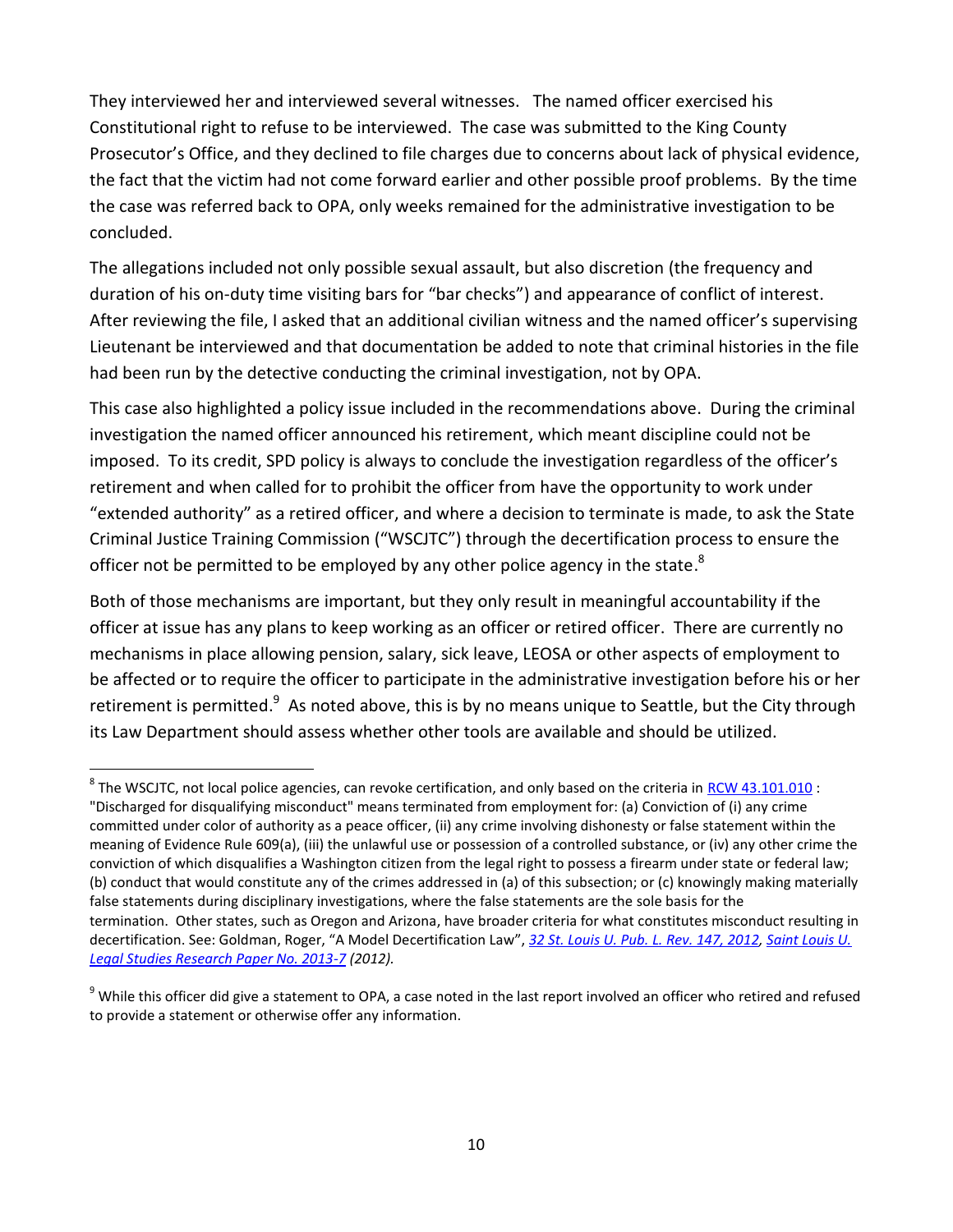The third criminal investigation case involved a subject who, at the time of her arrest for shoplifting at a grocery store, told the store security personnel that an off-duty Seattle Police officer had been providing information that had allowed her to escape detection and arrest for large thefts of hard liquor. OPA was apprised and determined that the case had to be referred to the Investigation Bureau as a criminal investigation. After nearly six months of criminal investigation, and then review by the King County Prosecuting Attorney's Office, the case was returned to OPA with no charges being filed. The Detectives and Prosecutor's Office had been diligent in trying to track down the uncooperative subject, but if there had been any evidence found substantiating the allegations, even by the lower preponderance of evidence standard used in administrative investigations, OPA could not have pursued it because there was no time left to conduct an administrative investigation. All OPA could do at that point was rely on the criminal investigation. Fortunately, the allegation was determined to be Unfounded.

#### Training and Policy Issues

In a case that reinforces the continued need for Department training and procedures that emphasize accuracy, thoroughness and robust screening of cases by supervisors, officers were dispatched to a reported disturbance at a 40-unit residential motel regarding males fighting in the hall and one threatening to kill a female. The caller from one of the units stated the neighbor across the hall had a knife and was threatening to stab another resident. Officers arrived and made contact with one of the males (the OPA Complainant) who had allegedly been fighting in the hall. The officers arrested him for investigation of burglary and harassment. His attorney later obtained video from the building and the suspect filed a complaint stating he was in possession of video that "clearly contradicts the officers' written reports." Allegations against the officers were that one entered the suspect's room and stayed in his room for approximately 20 seconds without legal justification and that officers failed to thoroughly investigate and document the incident. After watching the video at intake, I recommended a Use of Force allegation be added even though the Complainant had not raised that issue. It appeared from the video that the suspect was intoxicated and was not intentionally disobeying or being resistant by sitting down against the wall with his hands up, rather than getting on the floor as ordered. The initial viewing of the video also showed a possible illegal search and not best practices by the backing officer.

The OPA investigation was excellent, and raised a number of issues with regard to the accuracy and thoroughness of the reporting by all of the involved officers, the screening of the case by the Sergeant, and the handling of the case by the assigned detective. Among other things, the officers asserted that the suspect resisted arrest and turned toward them with a "bladed stance" in a threatening manner (even though they were aware of his level of intoxication); the officers, the Sergeant and the detective were all aware of the possibility of a building video and none took steps to ensure it was acquired and reviewed; there was no indication that the Use of Force Review Board was aware of or reviewed the video in their decision to find the actions of the officer within policy; the officer who went into the suspect's apartment without the subject's permission did not document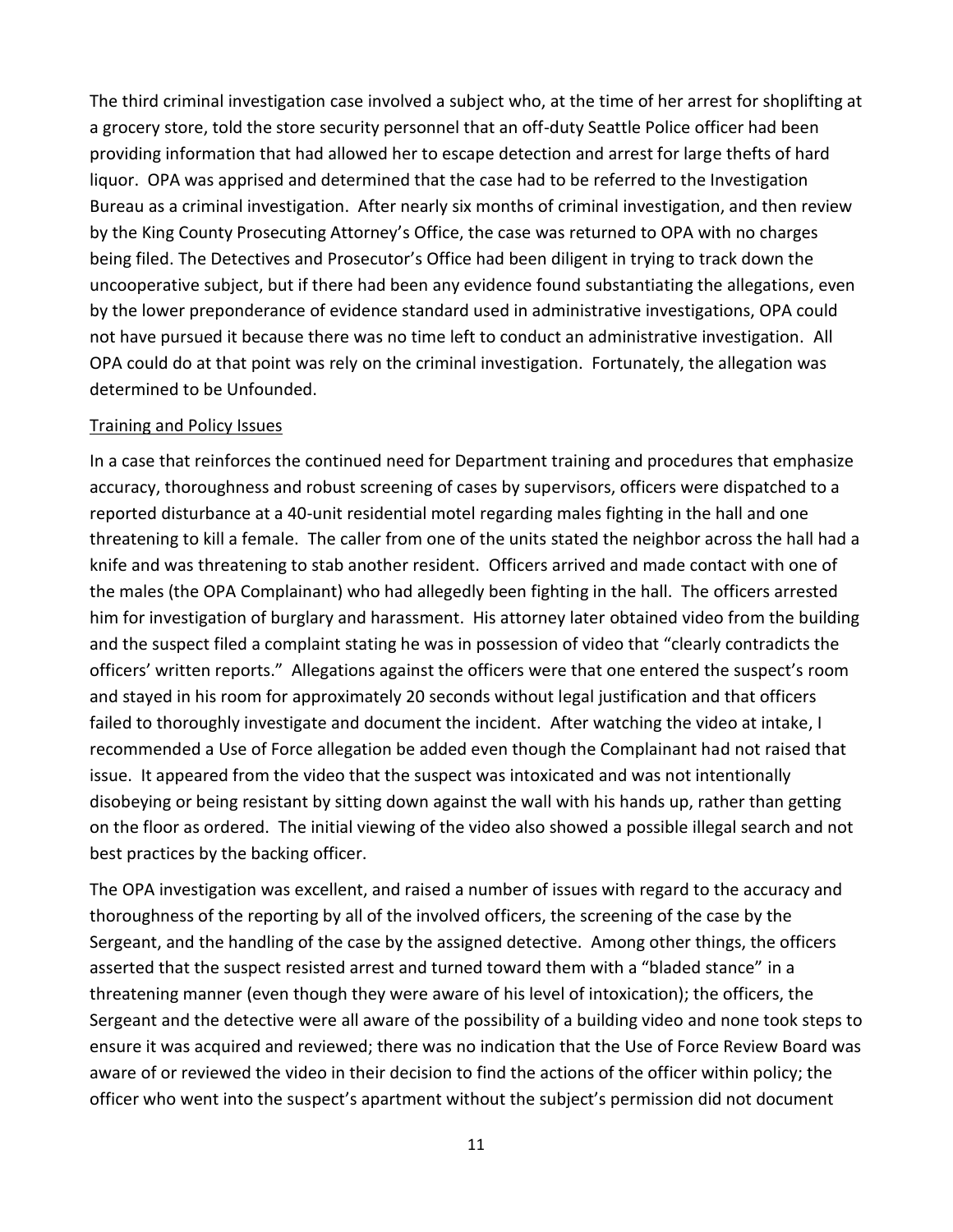that in the General Offense Report; nor was there any documentation that the suspect's fanny pack was searched.

Additionally, two officers did not write reports until much later; a property inventory was not done; the report narrative described how the suspect had kicked open the victim's door, visibly damaging it, and left his boot marks on the door but no pictures were taken of the damage and there was no documentation that the primary officer or supervisor directed any officer to photograph the damage; and there was no effort to find and obtain witness statements. The officer who found the scissors (the alleged weapon) did not document the chain of custody for them so there was confusion as to where they were found and what happened with them; witness accounts were not documented (who observed the suspect the kicking the door or who said the suspect was around the corner with a knife), and other witnesses were not sought out or interviewed. The Detective stated that his usual practice is to simply forward any 911 tape he gets on to the Prosecutor without listening to or even retaining a file copy; that relevant information was not documented but that "officers often don't include all of the relevant information in reports;" that common practice is for Detectives not to get Use of Force statements so he did not contact anyone to obtain the rest of the information needed; and that he was aware of the existence of a video, and thought he sent someone to get it, but did not know if they ever in fact did.

OPA recommended that the allegations of violation of Use of Force, Search and Primary Investigations policies be Sustained.

A case initiated by the Complainant in 2012 arising from a 2009 arrest, raised the question as to how OPA should investigate a case when OPA staff are the employees alleged by a Complainant to have violated Departmental policy and the collective bargaining contracts limit OPA's ability to use outside investigators. In this instance, the allegation was that an OPA investigator, with the approval of her supervising Lieutenant and the Director, had retaliated in 2009 against someone who had filed an OPA complaint. Because of the conflict of interest, the Seattle Ethics and Elections Commission (SEEC) Executive Director and investigator were asked to handle the case, working with the Auditor.

The OPA investigator at issue had in 2009 discussed with an Assistant City Attorney (ACA) who was in charge of filing decisions why charges had not been filed in the case. The OPA investigator had noted a Detective had failed to be diligent in pulling together the file and the investigator's follow up did then lead to the ACA filing charges (later vacated by the Court at the request of the City Attorney's Office given the concern about possible perceived retaliation).

As the SEEC Executive Director concluded in his recommended finding of Inconclusive with regard to the OPA investigator's actions, there was not a causal connection to show that the investigator, in taking the actions she did, was intending to retaliate. In this instance what the evidence showed was that the investigator in 2009 had proceeded as she would have were she not in OPA, and took steps to make sure the case was documented as it should have been when submitted to the Prosecutor. She did not stop to consider that as a Sergeant working in OPA she had a different responsibility, and that taking steps that may have been appropriate elsewhere in SPD would chill the complaint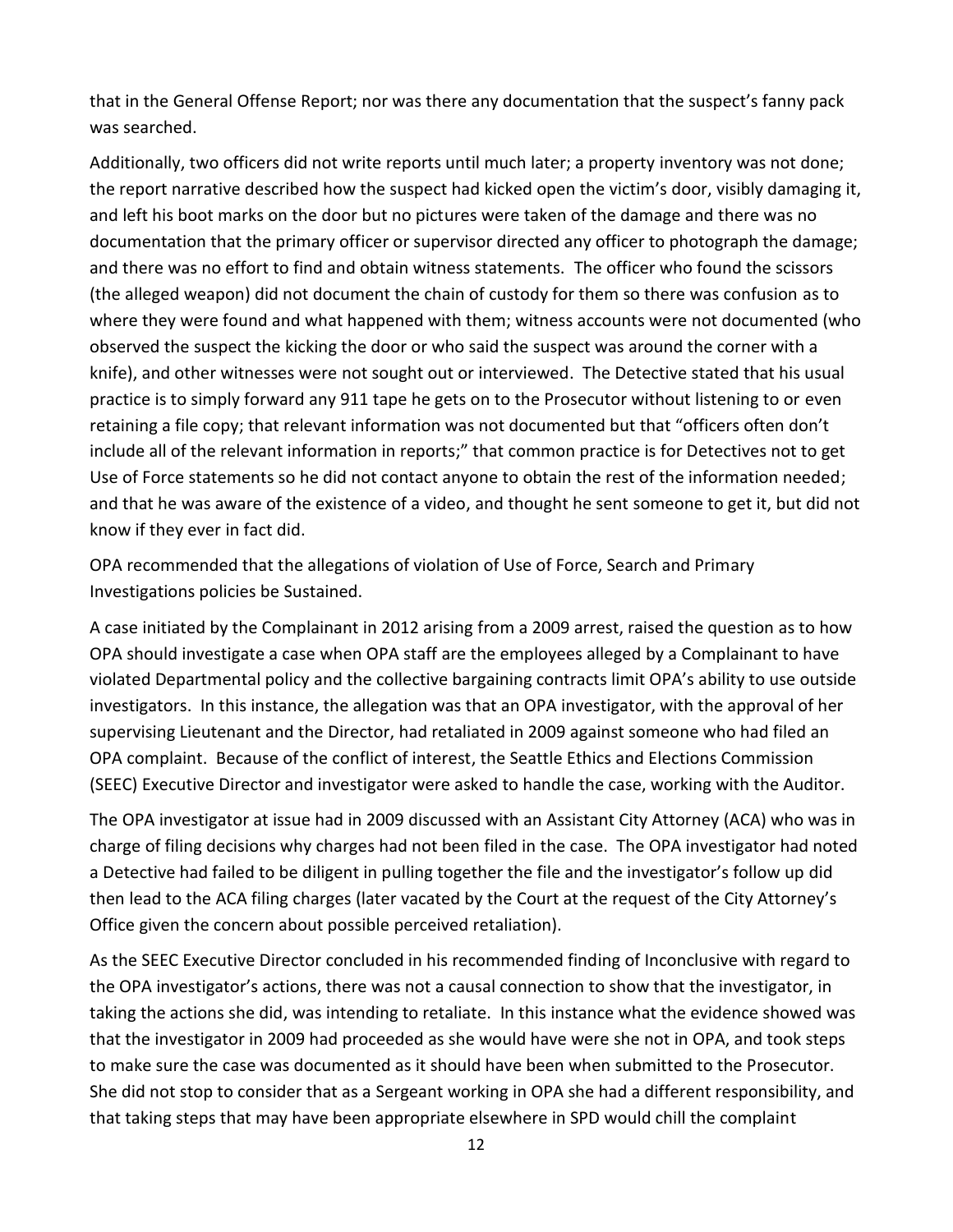process. In speaking with the ACA, the investigator also failed to identify herself as working in OPA, so the ACA thought there was nothing unusual about a Sergeant calling to make sure the ACA had what he needed to file a case. Nor did OPA have a policy in place at that time with regard to investigators communicating with Prosecutors about filing decisions. The actions of the OPA Director and Lieutenant were found to be Lawful & Proper since they had no knowledge it had occurred.

As noted above, this case highlighted the need for OPA have clear policies expressly prohibiting communications between OPA staff and prosecutors that could in any way appear as attempting to influence a filing decision about a Complainant or witness; training for new OPA staff to be cognizant of their unique role while working in OPA; a requirement that OPA investigators identify themselves as with OPA; and a standing (contractually negotiated) procedure for handling complaints where OPA personnel are named. The SEEC investigation of this complaint was delayed for some months as the respective unions requested negotiation about non-OPA staff conducting the investigation.<sup>10</sup>

## Quality of the Investigation

 $\overline{a}$ 

The great percentage of the 90 OPA investigations completed in this reporting period were very well done. There were, though, a handful of cases during this reporting period where I asked for additional work or offered recommendations for future improvement. There were a few cases where I was concerned that possible private videos were not quickly followed up on during the intake or investigative process or where the file was silent as to whether OPA had done so. Because this kind of evidence is perishable (often routinely deleted or taped over by the business or individual), it is important to do a site visit or use other methods to quickly determine whether video exists and, if so, to acquire it. In past reporting periods this has not been a problem, so this was unusual.

In a case where the Complainant had called 911 to report his car had been broken into at the parking garage across the street from the Seattle Aquarium, I asked OPA to follow up on the possibility of private premises video that had been mentioned in the General Offense Report. Two officers had arrived in response to the call, and the victim (OPA Complainant) felt that the officer who spoke with him lacked sympathy, in particular alleging that the officer commented that the victim was foolish for leaving his items in the car. OPA added an allegation for failure to use In-Car Video (ICV). Because of the lack of ICV, additional private video of the encounter would have been particularly useful. No relevant video was found, so the professionalism allegation was found to be inconclusive. The failure to use ICV allegation was Sustained.

A second case involved allegations of misuse of authority, courtesy, profanity and consuming alcohol while displaying a badge, stemming from an officer's off-duty trip to British Columbia during the New

 $^{10}$  Three years had passed since the date of this incident, which meant that discipline would not have been an option even if the SEEC had completed its investigation in less than 180 days and sustained any of the allegations.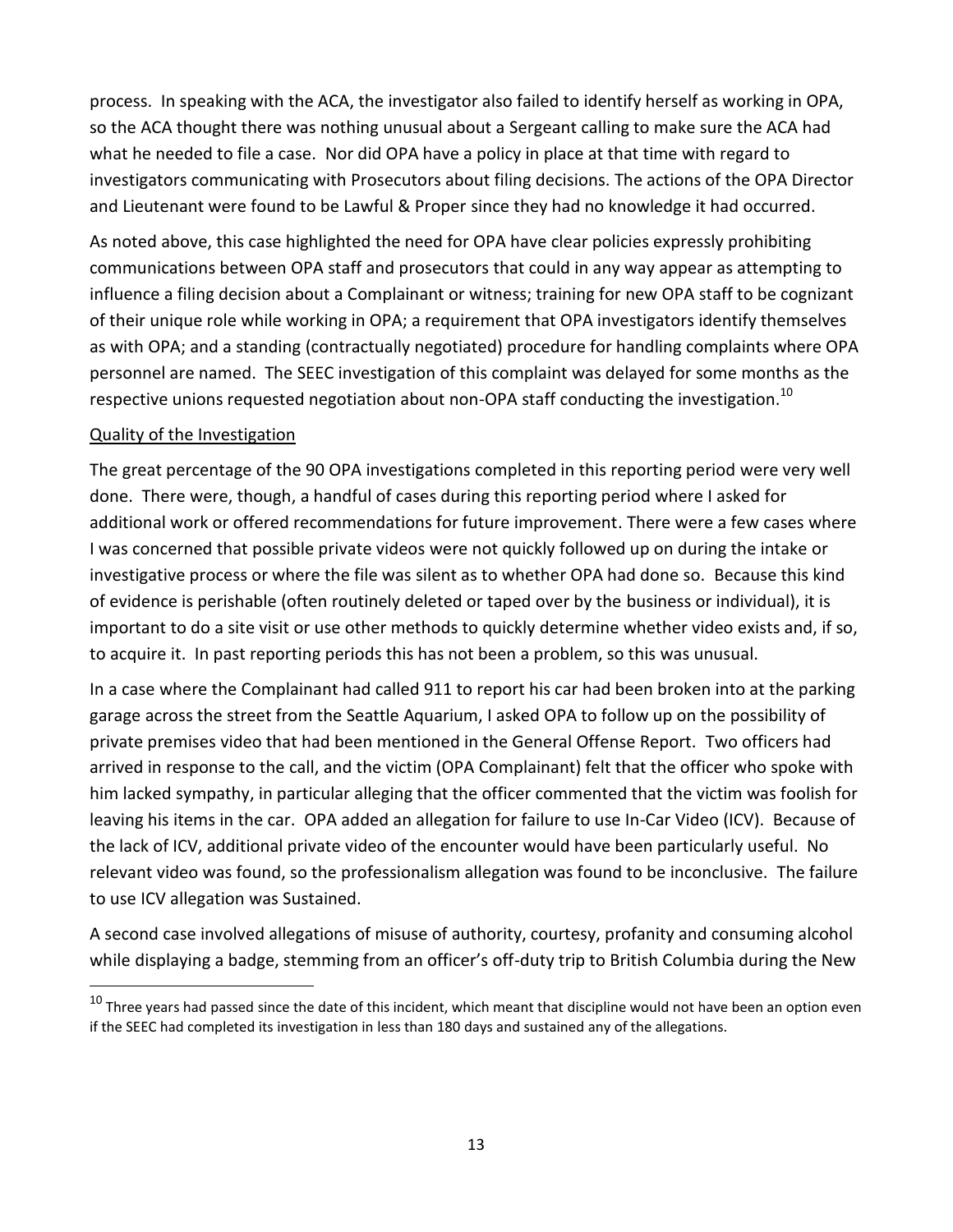Year's Eve holiday. He had allegedly used his position as a police officer to try to bypass fees for the First Night (New Year's Eve) festivities, made profane comments and was quite discourteous to various individuals after he had identified himself as a police officer. He interacted with several Royal Canadian Mounted Police (RCMP) Officers who documented his behavior and immediately notified SPD. As part of that documentation, there was a notation that private video might exist. OPA intake did not indicate that they had pursued that, so I asked when we classified the case for investigation that the Lieutenant make sure the investigator follow up on that when he and the investigator went over the investigative plan. This was a rare instance where not only did a request not get followed up on, but when I received the file after conducting a review of open cases that appeared to be delayed, it was apparent that there had been no action on the case by anyone until late May, a delay of four months. Fortunately, because the RCMPs had done such a thorough job of their initial documentation, witnesses could still be contacted and even with the loss of memory over time and the lack of video, there was sufficient evidence to Sustain all four allegations.

In another case where checking for video should have occurred both as part of the Sergeant's screening at the time of the incident and then as part of the OPA intake, SPD had received a call about an armed robbery of a citizen in Pioneer Square during a Seahawks game. Bike officers heard the suspect description and immediately stopped a person in the area who matched the description. The victim was brought over to identify him and stated that the person stopped was not the suspect. A Sergeant responded to the scene, approved the release of the person stopped as a possible suspect and explained to him what had occurred. The suspect (OPA Complainant) alleged he was grabbed, turned and slammed up against a plate glass window of a business, that an officer threatened to Taser him, other force was threatened and he was called a "crackhead" and a "felon." He also alleged his cell phone was damaged. In reviewing the case it was clear that the initial review of the investigative plan was lacking, as there was a specific address given and an assertion that the force used was against a business's plate glass window, both of which meant there was a possibility of witnesses and/or premises video. No canvass of that business or others nearby had been conducted by OPA, and neither the officers nor the Sergeant who screened the initial stop and release were asked as part of their interviews whether the businesses were open, whether there were witnesses, whether they had looked for video and why none of those things were mentioned in their respective reports. A quick check by the OPA Captain after my review showed that because the incident occurred on a Sunday night the business at that address was closed, but that did not foreclose the possibility of any possible employees or customers on site or in neighboring businesses who could have been noted by the Sergeant on site that evening or the possibility of any video cameras outside of those businesses. The OPA Director found, based on all of the interviews and other evidence available, that the officers' actions were within policy.

In a fourth case, the Complainant had alleged an unknown bike officer kicked him on the foot and belittled him. Because bike officers don't use In-Car Video, doing an immediate check of the location for video was important. When we reviewed the file for classification after intake, there was not any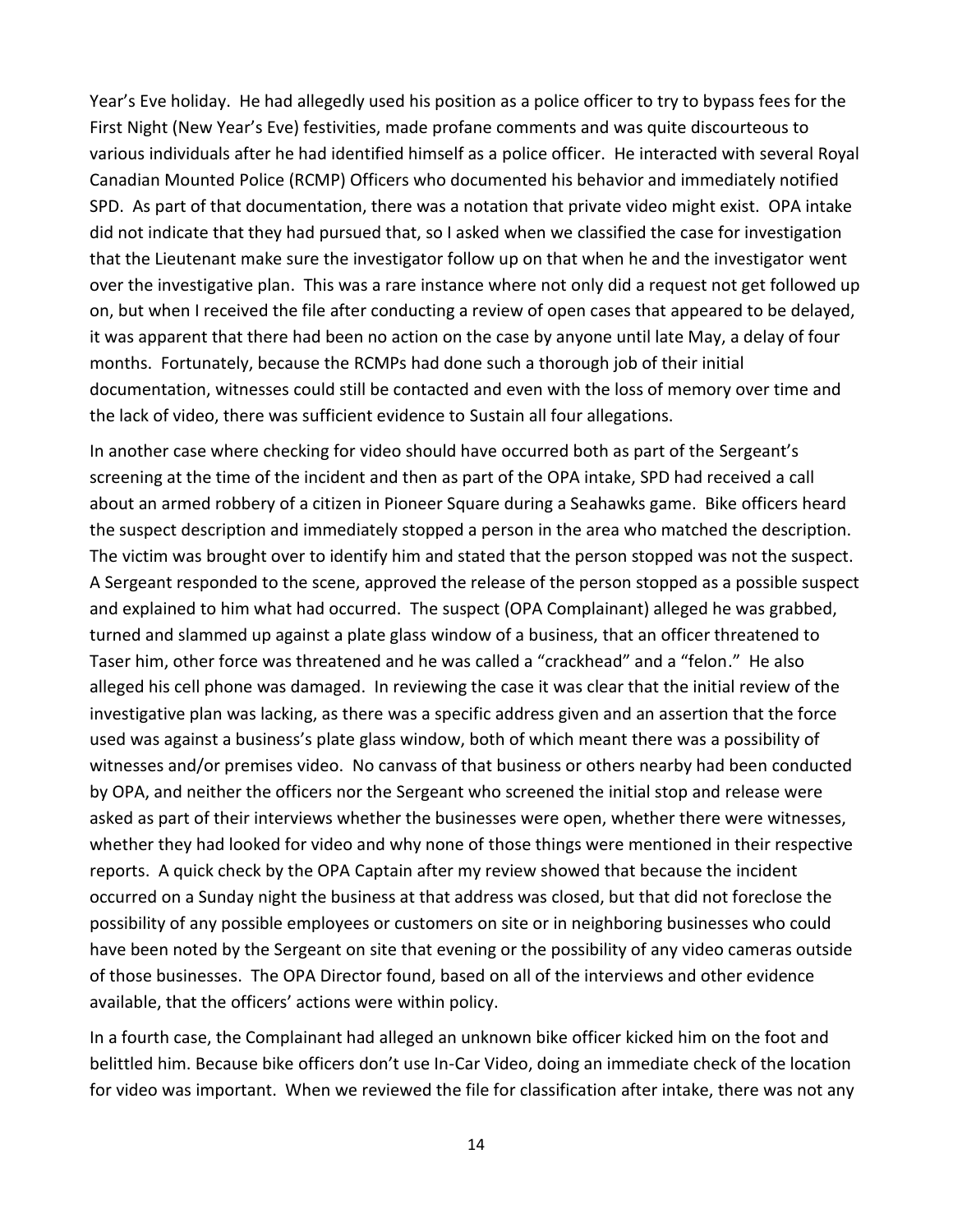indication whether that had occurred, so I asked that the Lieutenant ensure that the assigned investigator quickly do that, or if in fact the intake Sergeant had done so, that the file document that.

In a case where two officers were enforcing the sit and lie ordinance in Occidental Park, two members of the public not within hearing distance but within line of sight had seen the latter part of the incident where officers had punched the subject and they felt it was excessive. From the investigative file it did not appear that anyone had followed up with the park concierge as a possible witness. He had been mentioned by Park Department staff in an email that was noted in the intake log. It turned out the investigator had spoken with him when looking for possible video in the Park and he had said he had not seen the incident. I asked that an entry to that effect be added in the case file. There was also a reminder to intake investigators not to offer Complainants that their intake "interview" can be done via email if they prefer. That is a practice I had recommended only be used as a last resort if the Complainant or witness will not otherwise participate.

I asked for some additional interview questions in a case where officers were dispatched to a reported violation of a DV protection order and there was information from the victim that the suspect might possibly be armed. It was about midnight, and during the officer's response to this call he heard that a K-9 officer had spotted the suspect vehicle nearby. The named officer, responding to back up the K-9 officer, was driving a patrol car with his emergency lights and siren activated, and was traveling in excess of 80 miles an hour. A pedestrian had crossed against the light (and outside of a crosswalk) as the police car was approaching. When she saw the car, she ran in the same direction she had been going, and the officer, to avoid hitting her and to avoid swerving to the left into any oncoming traffic, swerved to the right where he hit a pole and totaled the car, and she was struck by his outside mirror. The Traffic Collision Investigation Unit did a thorough investigation and then referred the case to OPA. I felt that the OPA interview of the officer was not of the usual quality of OPA interviews, with no question directly on point as to exactly what the pursuit policy requires (and prohibits) and some questions that were leading. Also, at least two of the officers had mentioned that the named officer asked them to look at his In-Car Video, but there had not been any follow-up question(s) as to when and why that happened. If the named officer had asked them to do it because of the OPA investigation, that would have been a violation of confidentiality requirements. The investigator re-interviewed the officers to get the specifics and no policy violation in that regard had occurred. The allegation relating to emergency vehicle operations was Sustained.

An OPA Complainant had been contacted by officers regarding a reported disturbance between her and another female in a case where probable cause was then developed to arrest her for misdemeanor assault. She alleged excessive force had been used by the officers. The investigator's interviews of the witnesses were not of the usual detail and quality, which would normally have included inquiry into how far away they were, what they could hear and what their line of sight was, and whether or not they knew the victim. Additionally, they were not offered the opportunity for inperson interviews but were instead interviewed by phone. Because it was quickly determined that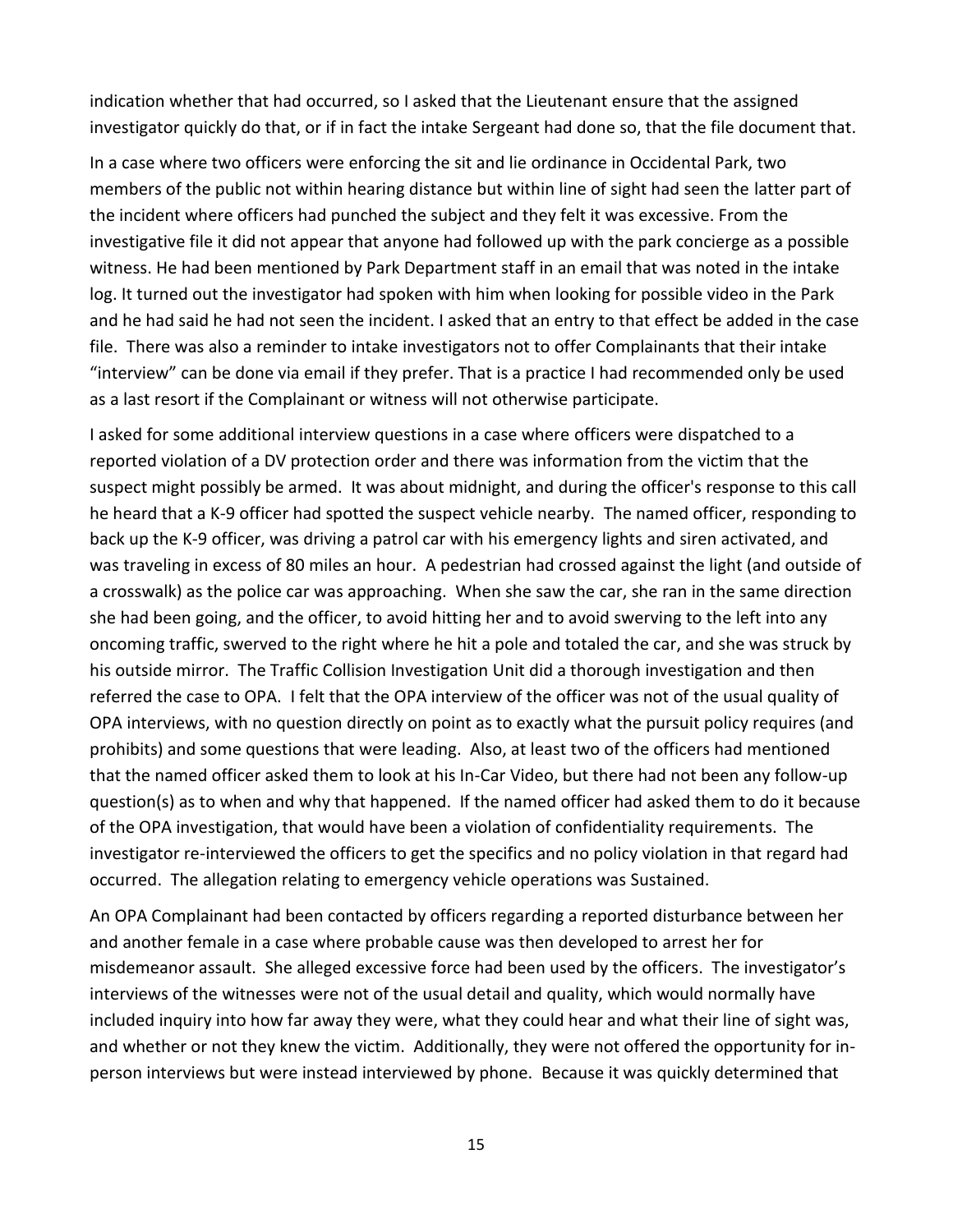the force at issue was by jail personnel, not SPD, the case was referred to the jail and there was no need for additional work by OPA.

Similarly, interviews of the officers could have been stronger in a case where officers were working as a two-officer mountain bike team when they were flagged down by a security guard who explained to the officers that a man asked her if she wanted to buy drugs, implying that he had some for sale. The officers recalled seeing a man fitting the security guard's description just a few minutes earlier. They quickly located the suspect a block away. During their contact with him he initially lied about his name. After giving the officers his true name, they discovered an active Seattle Municipal Court warrant for his arrest. The suspect (OPA Complainant) alleged via email that they had no right to stop or search him. Since the allegation involved whether the officers had a legal right to stop and search him, the questions about when a stop is permissible and when a search is permissible were the foundational questions that should have been asked of the officers. The OPA investigator was able to determine that the Complainant had also given OPA a false name. Despite repeated attempts to contact him, the Complainant chose not to not cooperate in the investigation. Based on the interviews and General Offense Reports, there was sufficient information on which to base a finding of Unfounded.

## Findings or Classification Decisions

 $\ddot{\phantom{a}}$ 

Although the Auditor has no formal role in the determinations made at the conclusion of an investigation (Findings), or the discipline imposed, I have noted in my public reports those cases where I have strong disagreement with OPA or the Chief's final decision.

During this reporting period, I disagreed with findings by the Chief in a case where allegations included retaliation, honesty, discourtesy, discretion and failure to use ICV. I would have Sustained all allegations. (The Director recommended Inconclusive on the allegation of courtesy given conflicting testimony, but also would have Sustained on the other allegations.)<sup>11</sup>

In this case, the Complainant called 911 to report he had been assaulted by someone in the parking lot he was managing. Officers investigated the incident and arrested the suspect. A few days later the same Complainant called 911 to report a theft at the parking lot. The officers also investigated this incident, cleared this call with "assistance rendered" and no general offense report was written. The Complainant alleged that the officers were discourteous and unprofessional and did not thoroughly investigate the incident. He also alleged that one of the officers retaliated against him for filing a complaint with OPA. During the OPA interviews, the officer allegedly then provided false or incomplete statements. This particular officer has a history of OPA complaints related to courtesy and professionalism.

 $11$  The OPA Captain also recommended Sustained for allegations related to courtesy, discretion and ICV against the 2<sup>nd</sup> officer, with which I would have concurred based on the investigative file. Information provided during the disciplinary process resulted in findings of Unfounded for the ICV, Inconclusive for Courtesy and Training Referral for Discretion.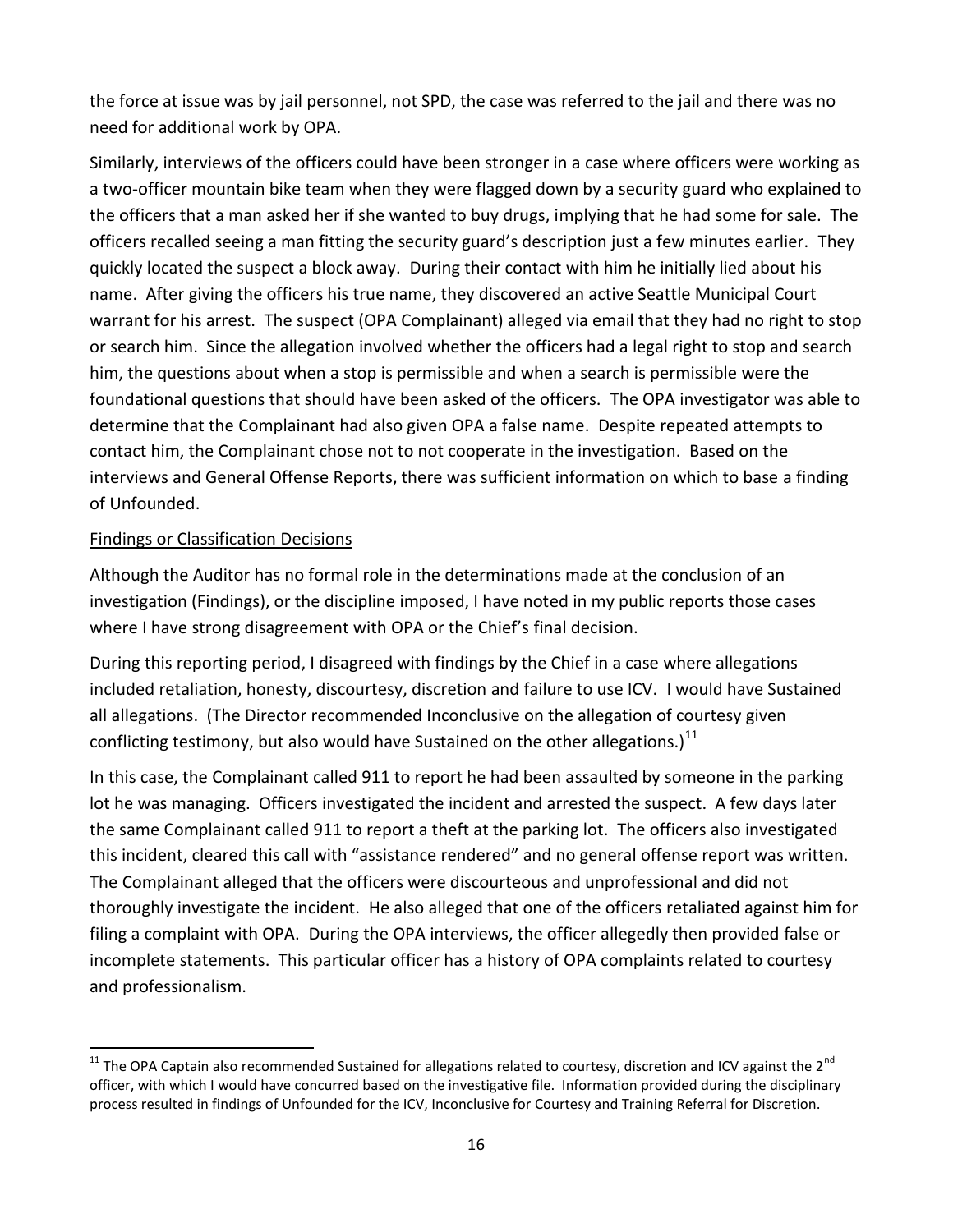Following the Loudermill meeting (the employee's opportunity to be heard prior to discipline above a reprimand being imposed), the Chief determined that the findings for allegations of Retaliation, Courtesy and Honesty should be Inconclusive; he agreed with the recommended Sustained findings for Discretion and ICV. The Chief was concerned that, with regard to the honesty allegation, the clear and convincing standard had not been met, which is contractually required with that particular allegation since there is a presumption of termination if it is Sustained. Whenever the Chief overrules the Director with regard to any finding, under SMC 3.28.812, he is required to file an explanation with the Mayor and City Council regarding the reason for his decision.

I disagreed with the finding of Lawful & Proper on the allegation of Unnecessary Use of Force against the one of the named officers in a case where an OPA complaint filed in 2013 arose from an incident that had occurred back in December of 2010.<sup>12</sup> Officers had come across a car at a shopping center, parked next to a retail clothing store, unoccupied and with the engine running. The car had not been reported stolen and the registered owner appeared to be a female. One officer smelled an odor of marijuana coming from inside the car. A short time later the suspect (OPA Complainant) appeared and officers became suspicious because the car was registered to a female. At this time one of the officers ordered the suspect to walk to the parked patrol car so the officer "could check his name and verify if he had a legal right to have the vehicle."

Over the next five or so minutes, the officer told the suspect repeatedly not to not take his hands off the hood of the car while asking him about why he had so many keys on his key chain. The officers were notified that he had a prior felony conviction and had been tagged in the computer as being "assaultive to officers." The officers stated in their reports that the suspect heard that they were now aware of this information and became more resistant. They immediately grabbed him to handcuff him. After handcuffs were placed on his left wrist, he continued to resist and struggle and one officer then took control of his head and extended his head upward to control his movement. The Officer's left pinky finger was under the suspect's nose and he lifted his head up and bit the officer's finger, breaking the skin. The officer immediately delivered two closed fist strikes to the right side of the suspect's face as a tactic to get the suspect to stop biting him.

Regardless of the behavior of the suspect, which was combative and resistant, or his history, I felt it was the officer's method of interacting with the suspect which unnecessarily antagonized him, led to the situation escalating, to the officers going "hands on" and ultimately taking the suspect to the ground, despite the fact he was surrounded by four officers. I was also troubled that no one in the chain of command who reviewed it at the time was concerned enough to require additional training, or even refer the incident to the training staff to use to develop additional training for other officers. Nor was it clear that the chain of command had viewed the ICV. (This incident occurred before the Use of Force Review Board was created.)

<sup>&</sup>lt;sup>12</sup> The Guild argued that no discipline could attach since in their view the 180-day clock should have started to run at that time, as no new evidence had come to light since then, and the complaint was not filed until 2013.)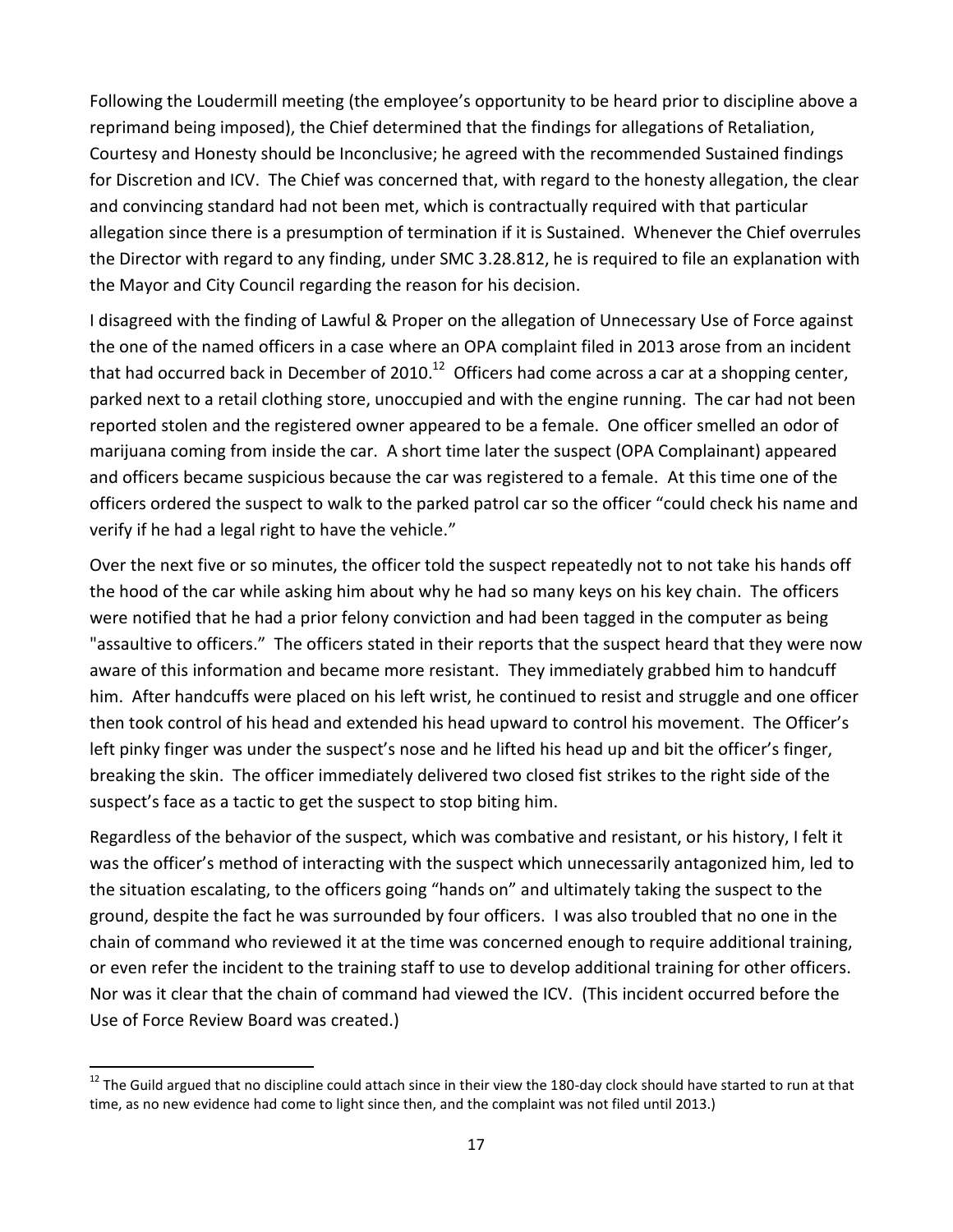The General Offense Report noted additional force had been used in the holding cell but it did not appear from the case file that the chain of command review had included that aspect of the arrest, nor did OPA address it. Similarly, one of the officers called the subject an S.O.B. and that was not addressed. The allegations related to professionalism and grounds for the initial stop were not Sustained, but a Training Referral was ordered on each. The Director, in her certification, stated "all who reviewed this complaint in the discipline meeting agreed the video would provide useful roll call or other training. A memo suggesting this will be forwarded to the Training Unit."

I disagreed with the initial OPA recommendation of Lawful & Proper and felt that the Use of Force review determining the force used was within policy had not been sufficiently thorough in a case where a Sergeant was working off-duty at a Safeway store. He observed a man coming out of the women's restroom, told him to stop, and instead the man ran. The Sergeant chased him and as the subject ran out the front door, grabbed him and took him down just outside the door, calling for a "fast-back up." As the backing officers arrived, the Sergeant was able to get the subject into handcuffs, so no other officers needed to get involved. The Sergeant in his interview said that he had initially asked the subject to stop because of concern that he might have been doing something illegal in the restroom. When asked in a follow-up question what he intended to do if the subject had stopped as directed, the Sergeant stated he intended to issue him a trespass admonishment (which would not have been the appropriate enforcement action if illegal activity had occurred).

I felt there was insufficient articulation of the reasonable suspicion that justified chasing the subject, tackling him, cuffing him and the possible involvement of other officers while the Sergeant and the subject were on the ground, due to a call having gone out for "fast back-up." In my view, additional review was needed, particularly because this was a veteran Sergeant and that the Use of Force Review Board documentation was incomplete. A finding of Training Referral was ultimately determined, for the Sergeant and his supervisor to meet the training Captain to discuss how the Sergeant could have articulated his reasoning more clearly. It was also unclear whether there is a protocol for addressing unanswered questions sent out or received by the Use of Force Review Board, so the OPA Director requested that one be established.

I recommended a case be re-classified as criminal and transferred to the Domestic Violence Unit based on an allegation made by an anonymous woman in Portland who provided no information other than to allege that she had been involved with a "senior SPD official," that they had two children with unusual names and that she had been hospitalized in Seattle. The Portland DV Unit had done additional follow up and had not found the assertions to be credible. The Seattle DV Unit felt no additional work could be done, particularly since there was no further information available about the Complainant and no medical release from the Complainant to check hospital records, and returned the case to OPA. Before closing the case, given the unusual names of the alleged children, I asked that OPA take one additional step that the DV Unit had not done, to check SPD's human resources database to see if any minors with those names were listed. None were found.